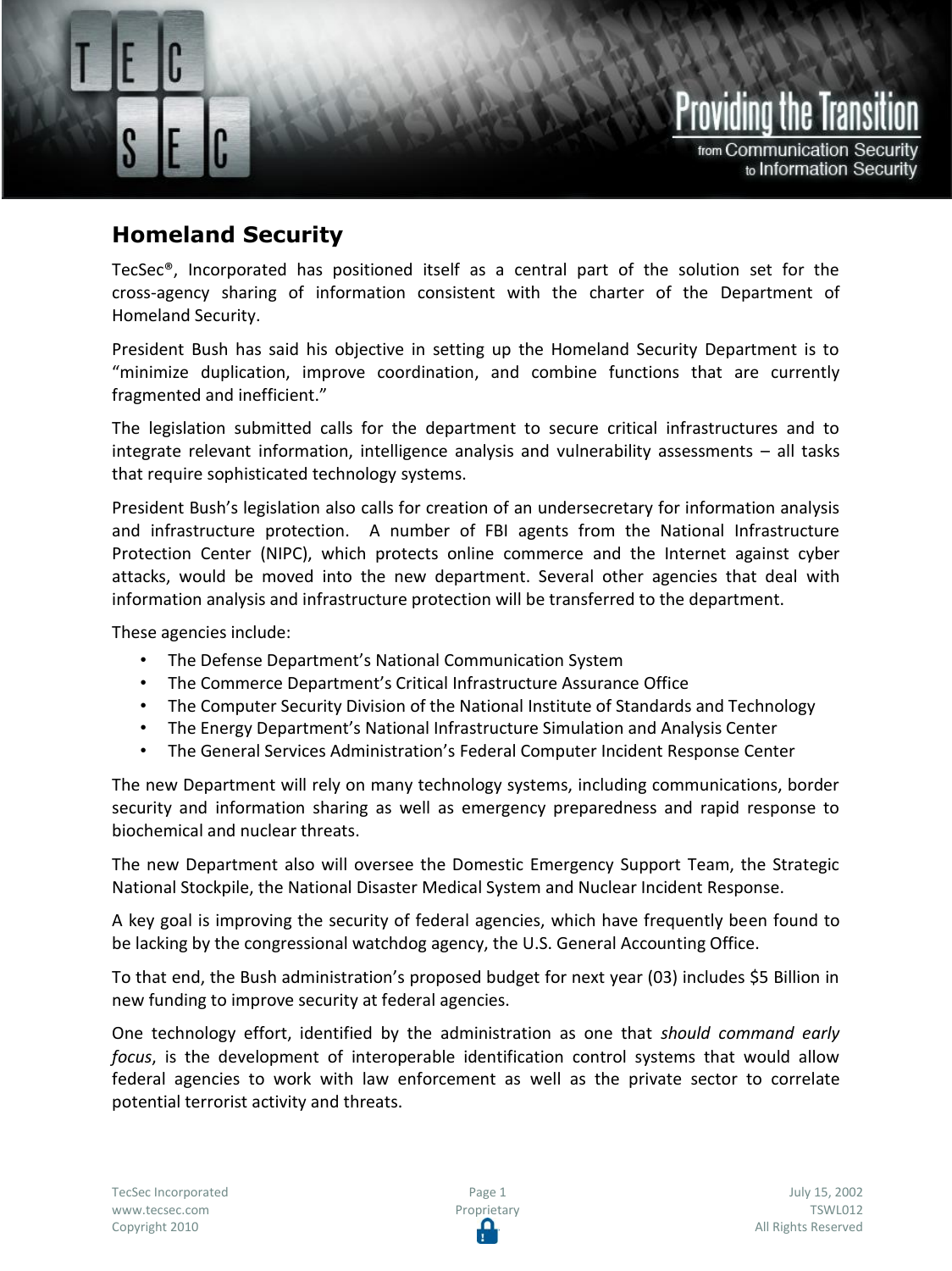At least eight major agencies and numerous smaller ones will funnel information to the Homeland Security Department, which will serve as a "central clearinghouse to collect and analyze data related to terrorism" according to the Bush administration.

Today, "multiple intelligence agencies analyze their individual data, but no single government entity exists to conduct a comprehensive analysis of all incoming intelligence information and other key data regarding terrorism in the United States," the White House documents say.

That will be the job of the Homeland Security Department.

The new Department would be created from parts of existing agencies, absorbing the Coast Guard from the Transportation Department, the Immigration and Naturalization Service from the Justice Department, the Customs Service from the Treasury Department, the Federal Emergency Management Agency and smaller divisions from a number of other agencies.

The Homeland Security Department would inherit approximately 169,000 federal workers and a budget of \$37.5 Billion.

Better intelligence sharing is a key element of the president's plan for the new Department. "Information must be fully shared so we can follow every lead to find the one that may prevent tragedy," Bush said in a televised address.

Information sharing has, however, been a technical and cultural problem for government agencies.

The new Department must also work with state and local first responders. Creating the connection and process for the necessary information sharing and distribution is a major priority, according to the House Government Reform Committee in its meeting on June11<sup>th</sup>.

Rep. Jane Harman (D-Calif.) also said that any action taken by Congress likely would have to include a mandate for information sharing between federal and local responders because the administration's proposal does not include realigning the major sources for information – the FBI and the CIA.

Rep Mac Thornberry (R-Texas) co-sponsor of a House bill to create the Homeland Security Department has said, "A single structure will make it much easier to coordinate the exchange, whether it is investigative information coming into the new department or warning information being sent to the first responders".

A bill mandating that federal law enforcement and intelligence agencies share homeland security information with their state and local counterparts has the support of officials within the administration and was discussed in hearings on June 4<sup>th</sup>.

Following the hearing, the House Intelligence Subcommittee on Terrorism and Homeland Security passed the bill to the full House Judiciary committee.

The Homeland Security Information Sharing Act (H.R.4598) requires the administration to develop a plan within six months that will outline how sensitive but unclassified federal information can be shared with the appropriate officials within state and local law enforcement. The plan must also outline a process for redacting (removing) sensitive information from classified information so that it may be shared with state and local officials.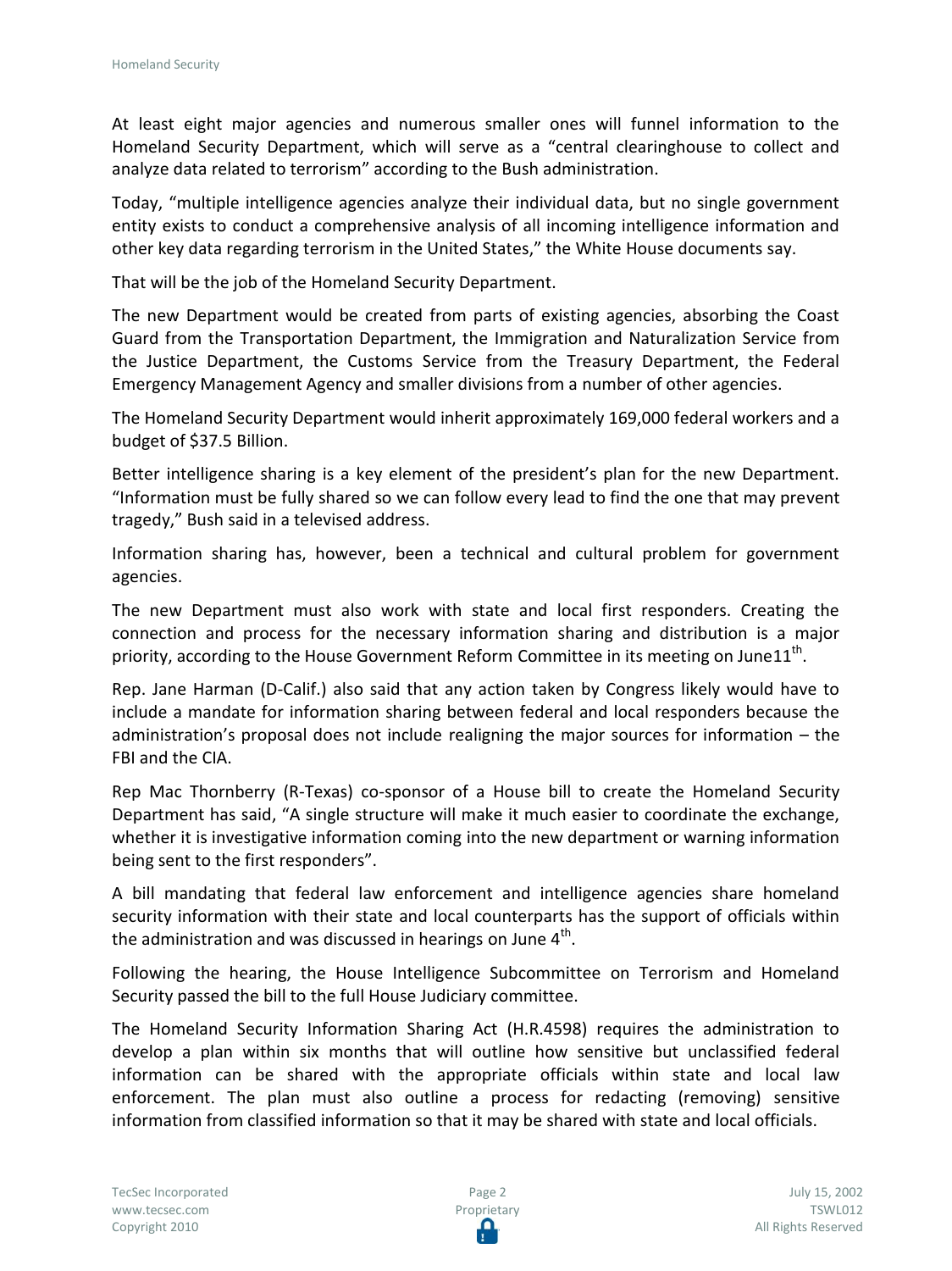The bill calls for the administration to outline information systems that can be used to share information in a timely manner. It fosters the use of existing systems such as the National Communications System and the National Law Enforcement Telecommunication System. It also directs the administration to apply the same model for redacting the classified information to other information sharing requirements, such as NATO and Interpol.

TecSec® is positioning itself with the National Communications System's Critical Infrastructure Protection program, the most established Information Sharing and Analysis Center in the Federal Government, as the preferred method to accomplish the required information sharing assignment.

The genesis of the National Communications System (NCS) began in 1962 after the Cuban missile crisis when communications problems among the United States, the Union of Soviet Socialist Republics, the North Atlantic Treaty Organization, and foreign heads of state threatened to complicate the crisis further. After the crisis, President John F. Kennedy ordered an investigation of national security communications, and the National Security Council (NSC) formed an interdepartmental committee to examine the communications networks and institute changes.

This interdepartmental committee recommended the formation of a single unified communications system to serve the President, Department of Defense, diplomatic and intelligence activities, and civilian leaders. Consequently, in order to provide better communications support to critical Government functions during emergencies, President Kennedy established the National Communications System by a Presidential Memorandum on August 21, 1963.

The NCS mandate included linking, improving, and extending the communications facilities and components of various Federal agencies, focusing on interconnectivity and survivability.

On April 3, 1984, President Ronald Reagan signed Executive Order (E.O.) 12472 which broadened the NCS' National Security and Emergency Preparedness (NS/EP) capabilities and superseded President Kennedy's original 1963 memorandum. The NCS expanded from its original six members to an interagency group of 22 Federal departments and agencies, and began coordinating and planning NS/EP telecommunications to support crises and disasters.

On April 3, 1984, President Ronald Reagan signed Executive Order (E.O.) 12472 which broadened the NCS' NS/EP capabilities and superseded President Kennedy's original 1963 memorandum.

The NCS expanded from its original six members to an interagency group of 22 Federal departments and agencies, and began coordinating and planning NS/EP telecommunications to support crises and disasters.

With the United States Information Agency being absorbed into the U.S. State Department in October 2000, the NCS membership currently stands at 22 members.

Each NCS member organization is represented on the NCS through the Committee for National Security and Emergency Preparedness Communications (NS/EPC) --formerly known as the NCS Committee of Principals (COP) -- and its subordinate Council of Representatives (COR). The COP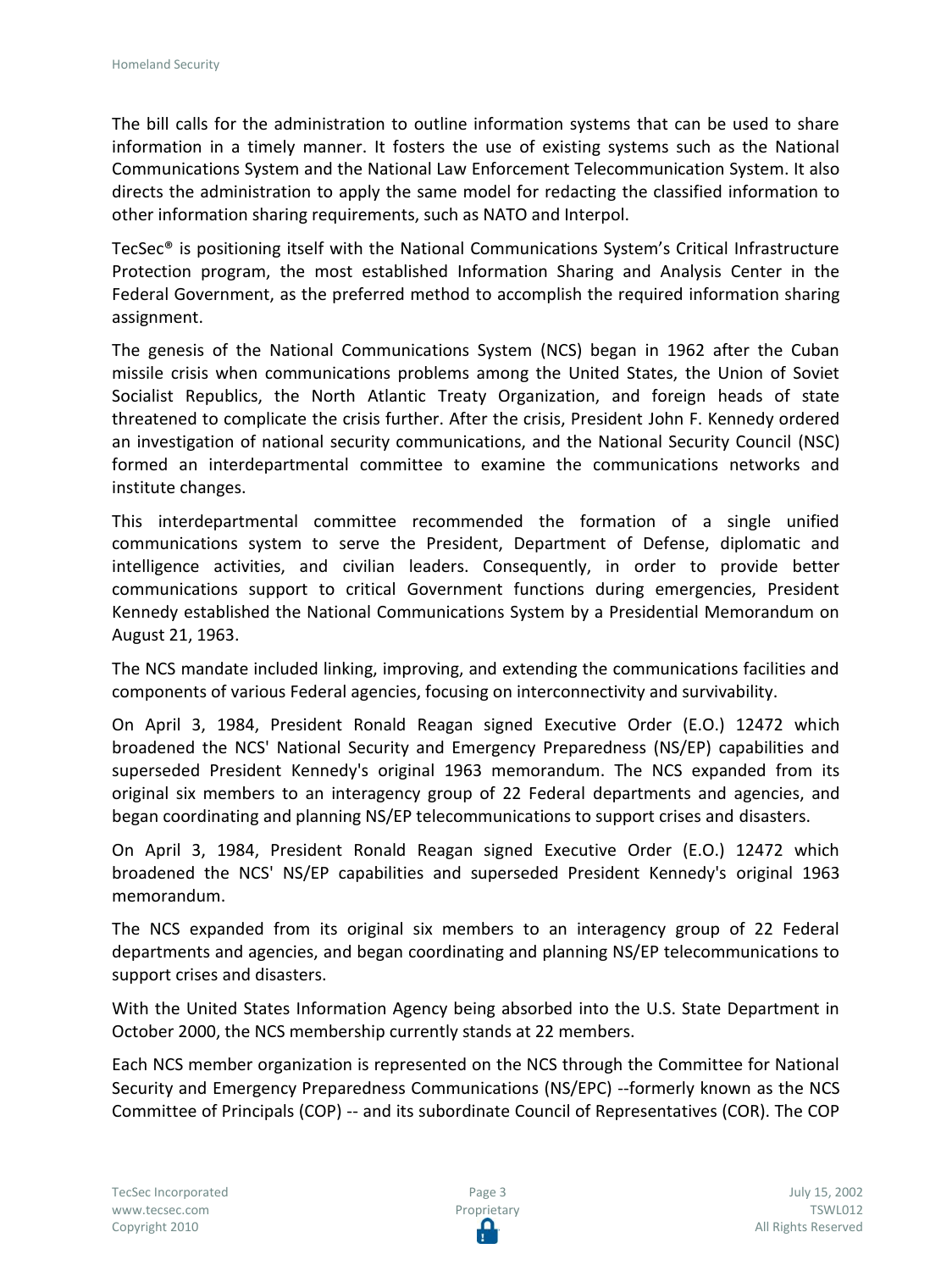--formed as a result of Executive Order 12472, was renamed in October 2001 by Executive Order 13231: "Critical Infrastructure Protection in the Information Age."

The NS/EPC provides advice and recommendations to the NCS and the National Security Council through the President's Critical Infrastructure Protection Board on NS/EP telecommunications and its ties to other critical infrastructures. The NCS also participates in joint Industry-Government planning through its work with the President's National Security Telecommunications Advisory Committee (NSTAC), with the NCC's National Coordinating Center for Telecommunications (NCC) and the NCC's subordinate Information Sharing and Analysis Center (ISAC)<sup>1</sup>.

The Office of the Manager, National Communications System (OMNCS) staff resources are organized into four divisions: Technology and Programs, Critical Infrastructure Protection (CIP) with the NCC, Plans and Resources, and Customer Service. The OMNCS is responsible for:

- Providing the expertise for the planning, implementing, administering, and maintenance of approved National Security and Emergency Preparedness (NS/EP) communications programs and NCS baseline activities.
- Conducting technical studies, analyses, and assessments pertaining to the effectiveness of NS/EP communications programs and the effects of these programs on the Nation's critical infrastructures.
- Consulting with the Committee for National Security and Emergency Preparedness Communications (NS/EPC), the NCS Council of Representatives (COR), and the President's National Security Telecommunications Advisory Committee (NSTAC) on issues pertaining to NS/EP telecommunications.
- Participating on Federal councils and boards, such as the President's Critical Infrastructure Protection Board and the National Infrastructure Advisory Council (NIAC), that develop telecommunications policies, standards, national initiatives, and performing research on emerging technologies.
- Monitoring international emergency telecommunications planning activities and offering assistance to international emergency planning groups.
- Developing, planning, and implementing National Communications System (NCS) strategic goals and objectives.
- Assisting individual NCS member organizations in developing efficient cost- effective solutions to complex communication/information requirements and resolutions to organizational communication/information issues<sup>2</sup>.

The National Coordinating Center for Telecommunications (NCC) is a joint industry and Government staffed organization that assists in the initiation, coordination, restoration, and reconstitution of National Security and Emergency Preparedness (NS/EP) telecommunications services and facilities under crisis or emergency conditions.

**Background**: In 1982, the President's National Security Telecommunications Advisory Committee (NSTAC) recommended the government establish a mechanism by which the telecommunications industry and Federal Government representatives could coordinate initiation and restoration of NS/EP telecommunications services. In 1984, the NCC commenced

 $\overline{a}$ 

 $1$  National Communications System. Background and History. July 8, 2002

<sup>&</sup>lt;sup>2</sup> National Communications System. Organizational Chart. July 8, 2002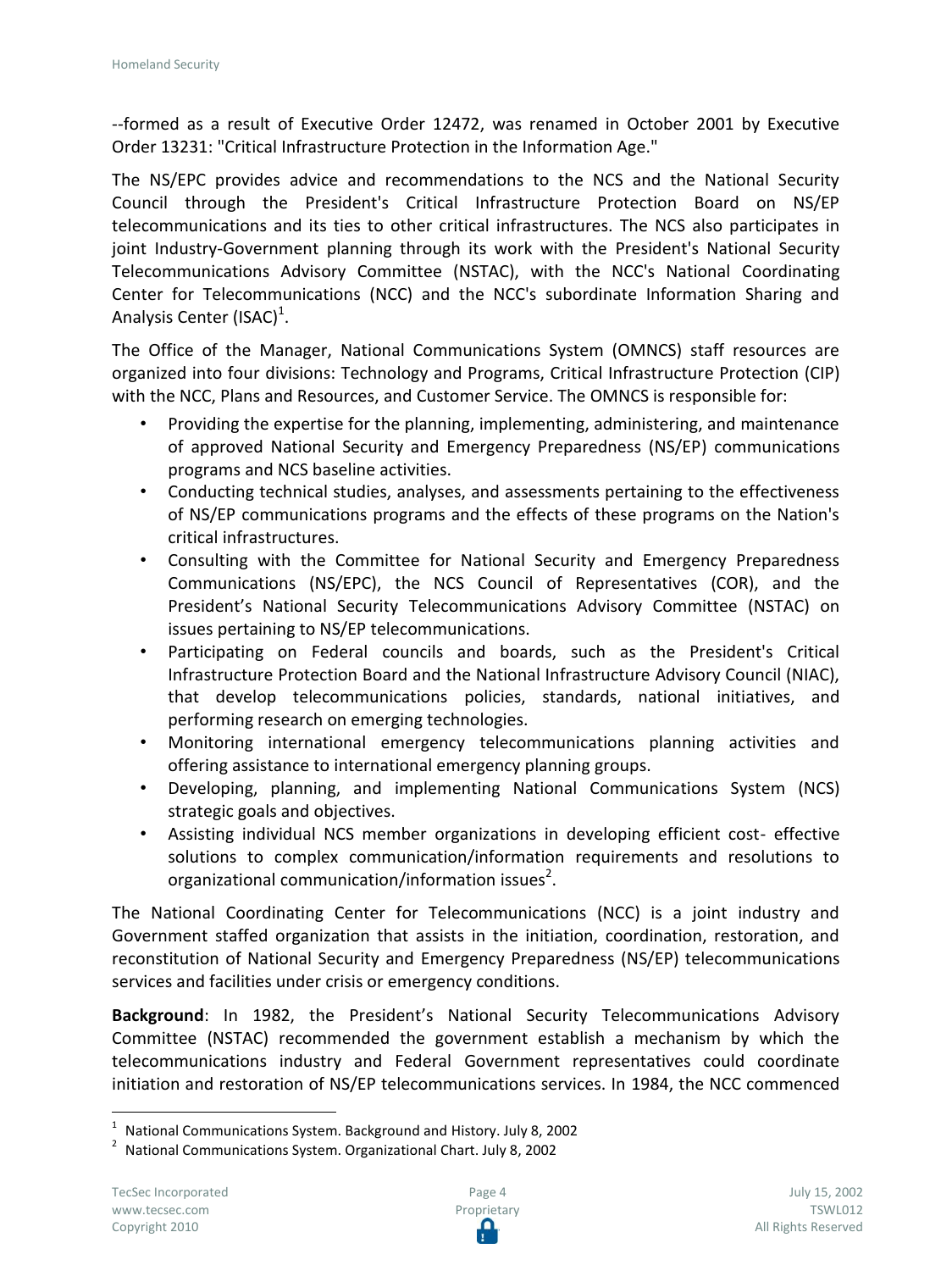operations. Since that time, the NCC has responded to a full range of emergencies—from catastrophic hurricanes and other natural disasters to terrorist attacks and wartime activities.

The NCC is located at the National Communications System (NCS) Headquarters in Arlington, Virginia. Full-time telecommunications industry and Government representatives staff the NCC and serve as liaisons with their parent organizations.

The cooperation fostered between the telecommunications industry and the Government in the NCC has provided an operational focal point for all Government/ industry NS/EP telecommunications response across the spectrum of emergencies.

## **Highlights**:

- During the recovery efforts following the terrorist's attacks of September 11, 2001, the NCC provided national and regional level support for response and recovery efforts to government and industry organizations and personnel. The NCC prioritized the communications assets, and restoration efforts, thereby ensuring NS/EP telecommunications needs and national priorities were met. A major goal was ensuring the successful opening and continued operation of the financial markets was achieved.
- In support of Presidential Decision Directive 63 (PDD-63), the NCS designated the NCC an Information Sharing and Analysis Center (ISAC) for the telecommunications sector. In June 1999, the NSTAC concurred with that designation. The ISAC achieved initial operating capability March 1, 2000.
- The NCC served as the collection point for network statuses for the telecommunications industry during the Year 2000 (Y2K) rollover. Over 80 companies nationally and internationally provided status updates into a Y2K database located in the NCC.
- The Telecommunications Information Sharing and Analysis Center (Telecom ISAC) is a function carried out by the National Coordinating Center for Telecommunications (NCC). The Telecom-ISAC mission is to facilitate voluntary collaboration and information sharing among Government and industry ISAC participants in support of Executive Order 12472 and the critical infrastructure protection goals of Presidential Decision Directive 63 (PDD-63). The Telecom-ISAC gathers and analyzes information on vulnerabilities, threats, intrusions, and anomalies of the telecommunications infrastructure to avert or mitigate impacts upon national security/emergency preparedness (NS/EP) telecommunications.

| <b>INDUSTRY REPRESENTATIVES</b> | <b>FEDERAL PARTICIPANTS</b>                          |
|---------------------------------|------------------------------------------------------|
| AT&T                            | Department of State                                  |
| Avici                           | Department of Defense                                |
| <b>Bell South</b>               | Department of Justice                                |
| <b>Boeing</b>                   | Department of Commerce                               |
| Cisco Systems                   | <b>Federal Emergency Management</b><br>Agency (FEMA) |

## **NCC MEMBERSHIP**

(As of 02/07/2002)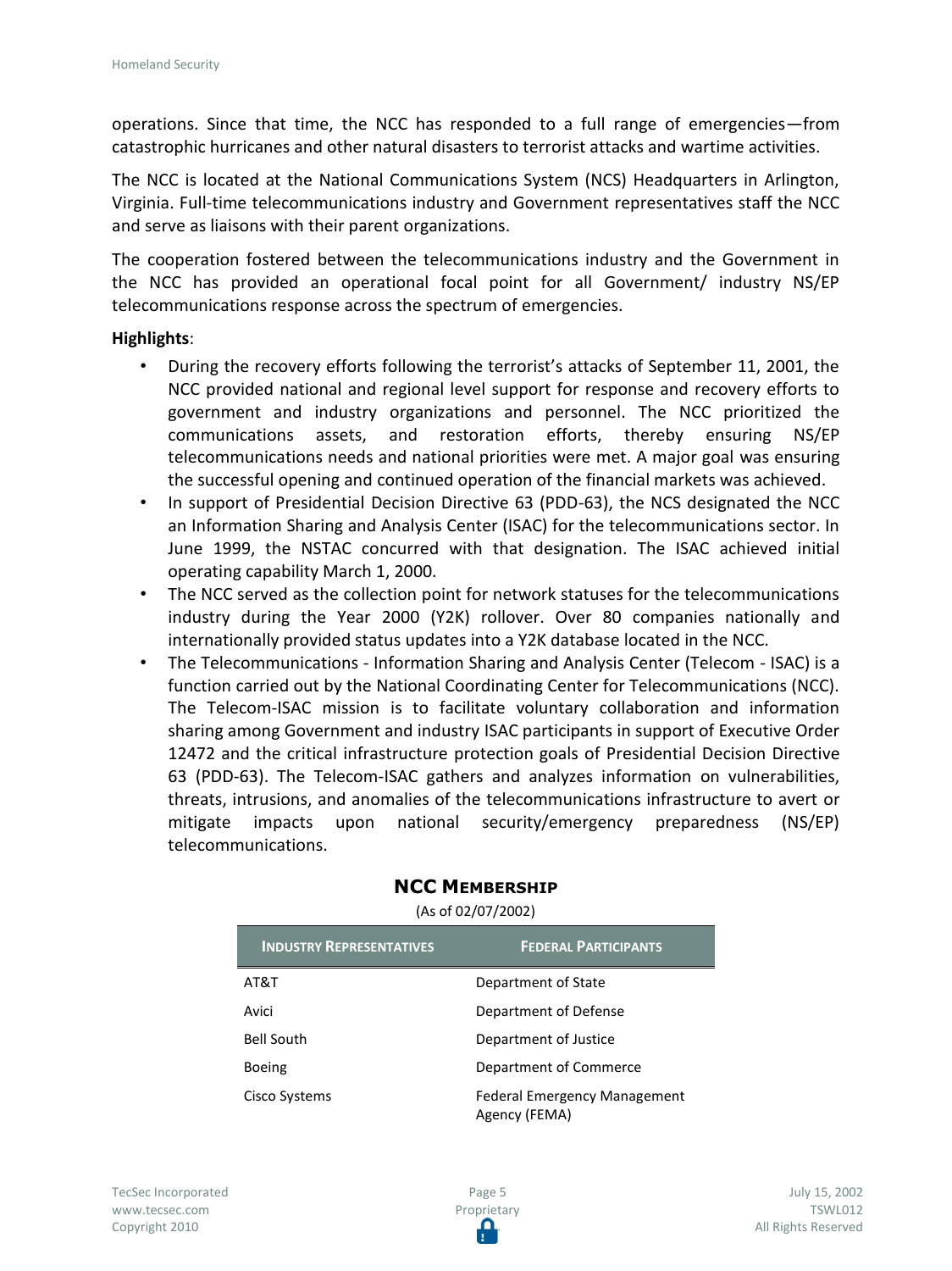| <b>INDUSTRY REPRESENTATIVES</b>                                 | <b>FEDERAL PARTICIPANTS</b>                     |
|-----------------------------------------------------------------|-------------------------------------------------|
| Cincinnati Bell                                                 | <b>General Services Administration</b><br>(GSA) |
| <b>Computer Science Corporation</b>                             | <b>Federal Communications</b>                   |
| <b>EDS</b>                                                      |                                                 |
| <b>ITT</b>                                                      |                                                 |
| Lockheed Martin Commission                                      |                                                 |
| Lucent                                                          |                                                 |
| <b>Nortel Networks</b>                                          |                                                 |
| <b>Qwest Communications</b>                                     |                                                 |
| Raytheon                                                        |                                                 |
| <b>Science Applications</b><br>International Corporation (SAIC) |                                                 |
| <b>SBC Communications</b>                                       |                                                 |
| Sprint                                                          |                                                 |
| <b>TRW</b>                                                      |                                                 |
| U.S. Telecom Association                                        |                                                 |
| <b>Verizon Communications</b>                                   |                                                 |
| WorldCom                                                        |                                                 |

**Background**: In accordance with PDD-63 and The National Plan for Information Systems Protection, the NCS established the Telecom-ISAC on March 1, 2000 in support of two goals outlined in the National Plan. The first is the establishment of the U.S. Government as a "model for information security," while the second is the development of a private-public partnership to defend the national telecommunications infrastructure. Although the concept of the ISAC was new, the NCS has been a central hub for sharing critical NS/EP telecommunications information among Government and industry in the NCC since 1984 and in the Network Security Information Exchange (NSIE) process since 1991.

The NCC -- established in 1984 based on a recommendation to the President by the National Security Telecommunications Advisory Committee (NSTAC) -- coordinates telecommunications restoration and provisioning during national disasters through Government/industry cooperation on a 24-hour basis. The NSIE process provides a forum for sharing information between Government and industry and among members of the telecommunications industry on threats to and vulnerabilities of the computer systems and databases controlling the Public Network.

## **Highlights**:

The Telecom-ISAC is currently the only ISAC with both Government and industry participants.

TecSec Incorporated www.tecsec.com Copyright 2010

Page 6 Proprietary Ω